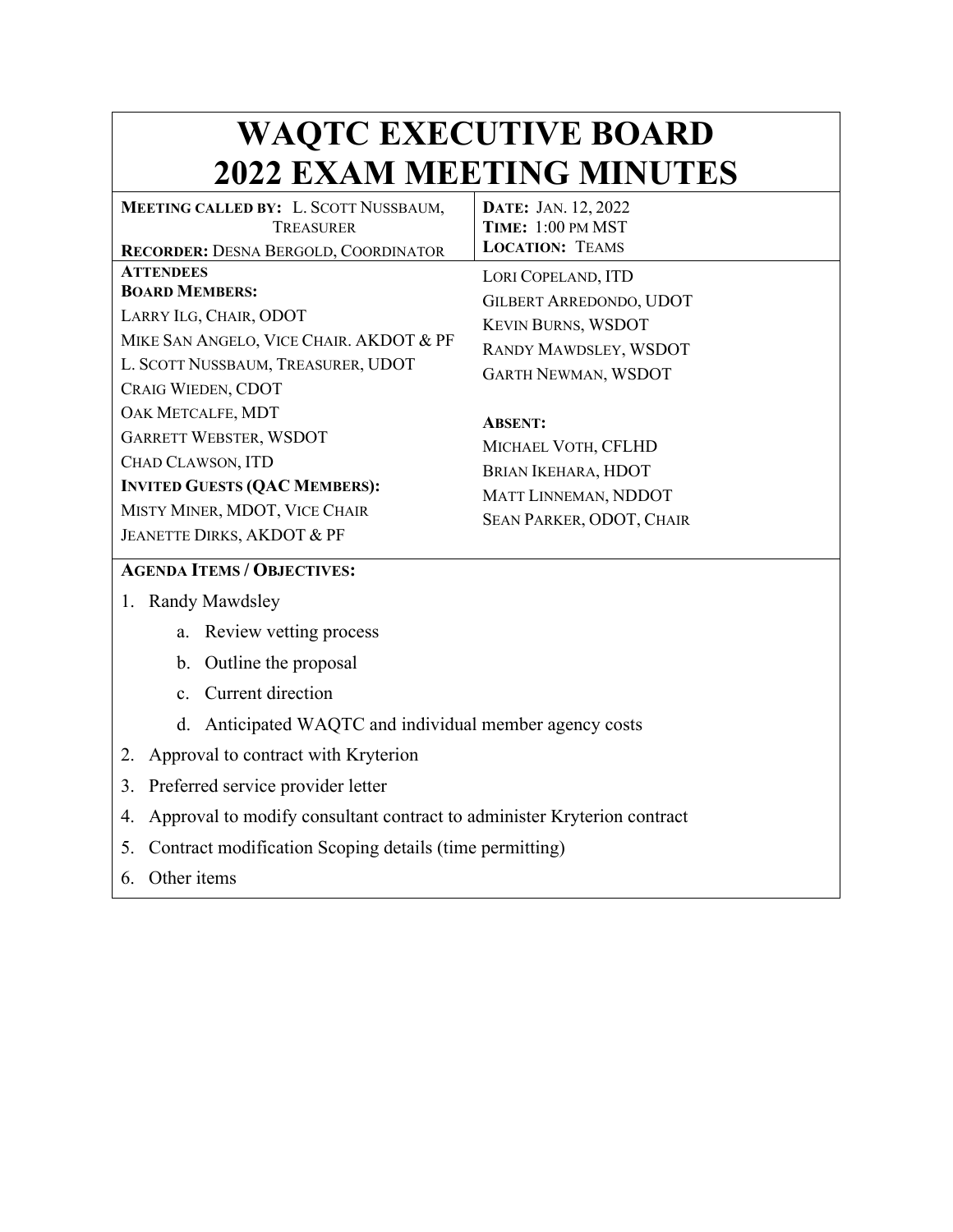| Page 2                                                                   |                                                                                                                                                                                                                                                                                                                                                                                                                         |                                  |
|--------------------------------------------------------------------------|-------------------------------------------------------------------------------------------------------------------------------------------------------------------------------------------------------------------------------------------------------------------------------------------------------------------------------------------------------------------------------------------------------------------------|----------------------------------|
| Topic                                                                    | Discussion / Decision                                                                                                                                                                                                                                                                                                                                                                                                   | Action<br>Required by:           |
| <b>WELCOME</b>                                                           | Larry Ilg, ODOT and Executive Board Chair, welcomed everyone<br>to the meeting. He then turned the time over to Randy Mawdsley,<br>WSDOT.                                                                                                                                                                                                                                                                               |                                  |
| <b>REVIEW</b>                                                            | Randy and the Exam Task Force have been researching the options<br>to deliver WAQTC Written Exams remotely. Originally the Task<br>Force explored working with Prometric but found that the yearly<br>updates and maintenance of the exams would be prohibitively<br>expensive. Randy then contacted Kryterion, who has a higher<br>initial and yearly subscription costs, but updates and maintenance<br>are included. |                                  |
|                                                                          | Scott Nussbaum, UDOT and WAQTC Treasurer, presented the<br>'Kryterion Investment Summary' (attached), and Randy reviewed<br>the costs per exam that would be paid by the examinee. If an exam<br>is taken at the Kryterion facilities, it would cost \$85 for a session<br>lasting up to 2 hours, if the exam is taken online and proctored by<br>Kryterion, it would cost \$50.                                        |                                  |
|                                                                          | Larry asked how many member agencies intend to use this delivery<br>method. WSDOT, AKDOT, and ITD will use it as soon as<br>possible, UDOT expects to use it in the future and NDDOT is<br>considering it.                                                                                                                                                                                                              |                                  |
|                                                                          | Scott indicated that due to the reduced travel in the last two years,<br>WAQTC has more funds than usual which means there will be no<br>increase in member agency contributions to cover initial costs.                                                                                                                                                                                                                |                                  |
|                                                                          | As MDT uses their own program to deliver exams, Oak Metcalfe,<br>MDT, wants to ensure that there are further discussions if there is a<br>related increase in contributions in the future. The Board agreed<br>that approval to contract with Kryterion does not imply approval<br>for future increases in contributions.                                                                                               |                                  |
|                                                                          | Discussion item.                                                                                                                                                                                                                                                                                                                                                                                                        |                                  |
| <b>APPROVAL TO</b><br><b>CONTRACT</b><br><b>WITH</b><br><b>KRYTERION</b> | Garrett Webster, WSDOT, moved to approve that WAQTC pursue<br>a contract with Kryterion, Mike San Angelo, AKDOT and<br>WAQTC Vice Chair, seconded.                                                                                                                                                                                                                                                                      |                                  |
|                                                                          | Craig Wieden, CDOT, asked if there had been any discussions<br>about member agencies being required to use Kryterion to<br>administer the exams. All agreed use of Kryterion will remain<br>optional.                                                                                                                                                                                                                   |                                  |
|                                                                          | There were no negatives, motioned passed.                                                                                                                                                                                                                                                                                                                                                                               | <b>RANDY</b><br><b>MAWDSLEY</b>  |
|                                                                          | Randy Mawdsley and the Exam Task Force will pursue contracting<br>with Kryterion to deliver the WAQTC written exams.                                                                                                                                                                                                                                                                                                    | <b>EXAM TASK</b><br><b>FORCE</b> |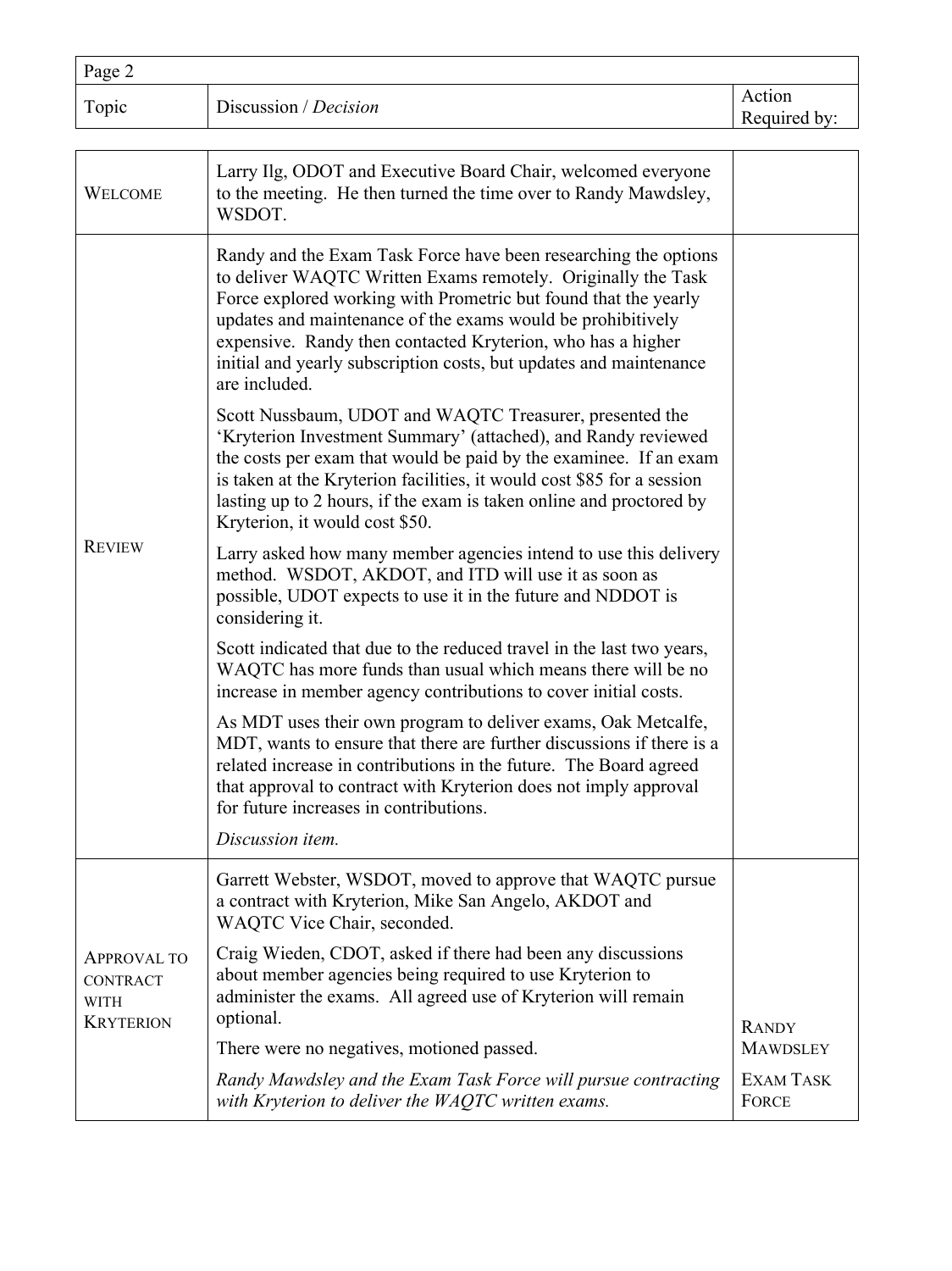| Page 3 |                       |                        |
|--------|-----------------------|------------------------|
| Topic  | Discussion / Decision | Action<br>Required by: |

| PREFERRED<br><b>SERVICE</b><br><b>PROVIDER</b>                       | Scott suggested that a letter be drafted to indicate that Kryterion is<br>the preferred provider to administer the written exams. The letter<br>should include that the Written Exam Task Force has evaluated<br>Kryterion's security and fee schedule and recommended Kryterion<br>to the WAQTC Executive Board. Scott also indicated that a sole<br>source letter would help with procurement.<br>Scott moved to draft a letter stating that Kryterion is the preferred |                                 |
|----------------------------------------------------------------------|---------------------------------------------------------------------------------------------------------------------------------------------------------------------------------------------------------------------------------------------------------------------------------------------------------------------------------------------------------------------------------------------------------------------------------------------------------------------------|---------------------------------|
|                                                                      | provider for online testing services, Garrett seconded.                                                                                                                                                                                                                                                                                                                                                                                                                   |                                 |
| <b>LETTER</b>                                                        | There was no further discussion.                                                                                                                                                                                                                                                                                                                                                                                                                                          |                                 |
|                                                                      | No were no negatives, motioned passed.                                                                                                                                                                                                                                                                                                                                                                                                                                    |                                 |
|                                                                      | Larry recommended that the letter be shared with the rest of the<br>Executive Board. All agreed.                                                                                                                                                                                                                                                                                                                                                                          |                                 |
|                                                                      | Desna Bergold, D B Consulting and WAQTC Coordinator, will<br>draft a letter for Larry Ilg to sign. Desna will then distribute the<br>letter to the Board.                                                                                                                                                                                                                                                                                                                 | <b>DESNA</b><br><b>BERGOLD</b>  |
| <b>APPROVAL TO</b><br><b>MODIFY</b><br>CONSULTANT<br><b>CONTRACT</b> | Scott said that to use the pooled fund to pay Kryterion, WAQTC's<br>contract with D B Consulting would need to be modified. There<br>will also be labor costs associated with administering the contract<br>with Kryterion.                                                                                                                                                                                                                                               |                                 |
|                                                                      | Larry suggested that information on the contract with Kryterion be<br>shared with Desna so that she may review it to understand its<br>impact with the consultant contract. Randy agreed to provide that<br>information.                                                                                                                                                                                                                                                  | <b>RANDY</b><br><b>MAWDSLEY</b> |
|                                                                      | Randy Mawdsley and Desna Bergold will work together to contract<br>with Kryterion.                                                                                                                                                                                                                                                                                                                                                                                        | <b>SCOTT</b><br><b>NUSSBAUM</b> |
|                                                                      | Desna Bergold and Scott Nussbaum will work on the D B<br>Consulting contract modification.                                                                                                                                                                                                                                                                                                                                                                                | <b>DESNA</b><br><b>BERGOLD</b>  |
| <b>OTHER ITEMS</b>                                                   | <b>AASHTO Region 4 Representative</b>                                                                                                                                                                                                                                                                                                                                                                                                                                     |                                 |
|                                                                      | Oak asked if Moe Jamshidi or Casey Soneira, AASHTO, contacted<br>anyone on the Board to become the AASHTO Region 4<br>representative. No one on the Board has been contacted.                                                                                                                                                                                                                                                                                             |                                 |
|                                                                      | Discussion item.                                                                                                                                                                                                                                                                                                                                                                                                                                                          |                                 |